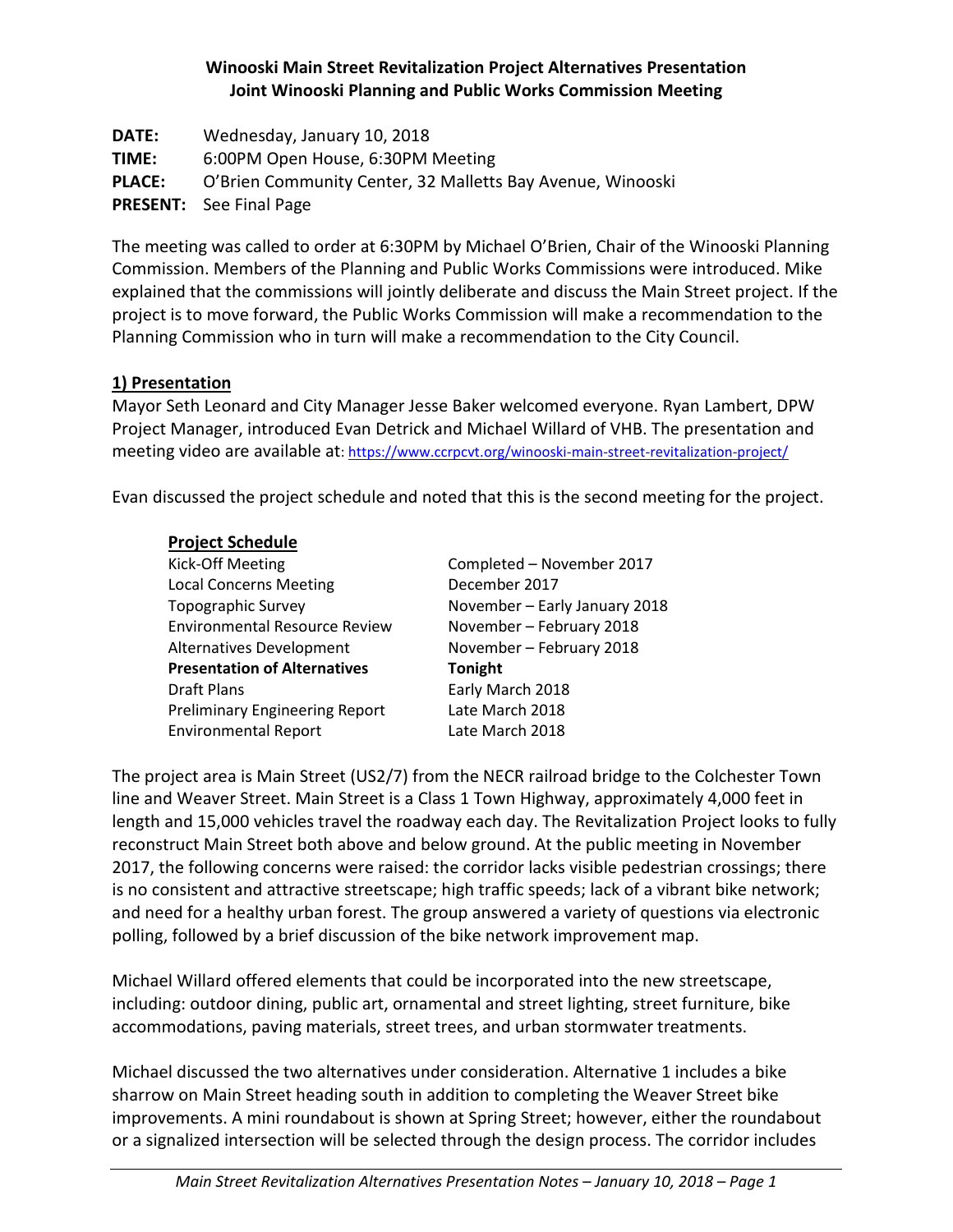both urban storefront and urban general areas. Design elements would be carried throughout the entire streetscape. Alternative 2 has similar elements but the cross section is different. There are narrower sidewalks and greenbelts with on-street parking on the west side only, two travel lanes for cars, a buffer zone on the east side, and a two-way bike lane. There is no mini roundabout at Spring Street.

Evan described the evaluation matrix (below).

# **Main Street Revitalization Project Evaluation Matrix for No Build, Alternative 1, and Alternative 2**

|             |                                                                                                                      | <b>No Build</b>                                                       |                                                                | <b>Alternative 1</b>            |                      | <b>Alternative 2</b>                                                                          |
|-------------|----------------------------------------------------------------------------------------------------------------------|-----------------------------------------------------------------------|----------------------------------------------------------------|---------------------------------|----------------------|-----------------------------------------------------------------------------------------------|
|             | <b>Material Costs</b>                                                                                                | \$0                                                                   | \$10,884,500                                                   |                                 | \$12,534,500         |                                                                                               |
|             | Mobilization and Traffic Control                                                                                     | \$0                                                                   | \$1,587,675                                                    |                                 | \$1,835,175          |                                                                                               |
| Costs       | Engineering and Design                                                                                               | \$0                                                                   | \$1,632,675                                                    |                                 | \$1,880,175          |                                                                                               |
|             | Resident (Construction) Engineering                                                                                  | \$0                                                                   | \$1,088,450                                                    |                                 | \$1,253,450          |                                                                                               |
|             | Total*                                                                                                               | \$0                                                                   | \$18,000,000                                                   |                                 | \$21,000.000         |                                                                                               |
|             | <b>Typical Section</b>                                                                                               | 14' Travel Lanes<br>8' Parking Lanes<br>3' Green Belt<br>5' Sidewalks | 11.5' Travel Lanes<br>7.5' Parking Lanes<br>13.5-21' Sidewalks |                                 |                      | 11.5' Travel Lanes<br>7.5' Parking (One Side)<br>10' Protected Bike Lanes<br>11-18' Sidewalks |
|             | Traffic - 2040 PM Peak Levels of Service                                                                             |                                                                       | Mini - Roundabout                                              | <b>Signalized Intersections</b> | Mini - Roundabout    | <b>Signalized Intersections</b>                                                               |
|             | Main Street& E/W Spring Street                                                                                       | B                                                                     |                                                                |                                 |                      |                                                                                               |
|             | Main Street & Tigan Street/Normand Street                                                                            |                                                                       | N/A                                                            |                                 | N/A                  |                                                                                               |
|             | Traffic - 2040 PM Peak Volume to Capacity Ratio                                                                      |                                                                       |                                                                |                                 |                      |                                                                                               |
| Engineering | Main Street& E/W Spring Street                                                                                       | 0.74                                                                  | 0.97                                                           | 0.74                            | 0.97                 | 0.74                                                                                          |
|             | Main Street & Tigan Street/Normand Street                                                                            | 0.89                                                                  | N/A                                                            | 0.89                            | N/A                  | 0.89                                                                                          |
|             | <b>Bicycle Access</b>                                                                                                | No Change                                                             | <b>Weaver Street</b>                                           |                                 | Protected Bike Lanes |                                                                                               |
|             | <b>Bicycle Safety</b>                                                                                                | No Change                                                             | Improved                                                       |                                 | Improved             |                                                                                               |
|             | Pedestrian Safety                                                                                                    | No Change                                                             | Highly Improved                                                |                                 | Slightly Improved    |                                                                                               |
|             | Vehicle Safety                                                                                                       | No Change                                                             | No Change                                                      |                                 | No Change            |                                                                                               |
|             | Number of Parking Spaces**                                                                                           | 239                                                                   | 174                                                            |                                 | 159                  |                                                                                               |
|             | Satisfies Purpose & Need                                                                                             | N <sub>o</sub>                                                        | Yes                                                            |                                 | Yes                  |                                                                                               |
|             | Conforms to Previous Planning Efforts                                                                                | No                                                                    | Yes                                                            |                                 | No                   |                                                                                               |
|             | *Includes 25% contingency<br>**Includes one block to the east and west on all side streets that allow public parking |                                                                       |                                                                |                                 |                      |                                                                                               |

\*Includes 25% contingency

# **2) Comments from the Planning & Public Works Commissions** (began at 7:20PM)

Q: What about the bus stops and public transportation? Will you do water and sewer upgrades while the roadway is dug up? Will you separate sewer and stormwater? A: In Alternative 1, the bus stops do not change. For Alternative 2, bus stops can only be accommodated for southbound routes. New water and sewer lines make sense, but we don't have that level of detail yet. If new sewer and stormwater facilities become part of the project, they would be separate facilities.

Q: Under Alt2, we may have to redirect northbound buses due to lack of stops.

A: Maybe not redirect, but there can't be bus stops on Main Street northbound.

Q: Bumpouts are reduced in Alt2? A: Yes.

Q: Would reduced sidewalk and green space impact the types of trees that can be planted? A: In Alt2, the pedestrian zone would be 11 feet versus 14 feet in Alt1. For urban street trees, a wide greenbelt provides more soil and grows healthier trees. In the long term, large trees help to intercept stormwater.

Q: What is the current parking utilization along Main Street? I think some parking is necessary along Spring and Lafountain. For the Alt2 buffered cycle track, I'm concerned about the conflict between left turning traffic and downhill bike traffic. I like the roundabout – but there needs to be more than one traffic calming feature along this stretch.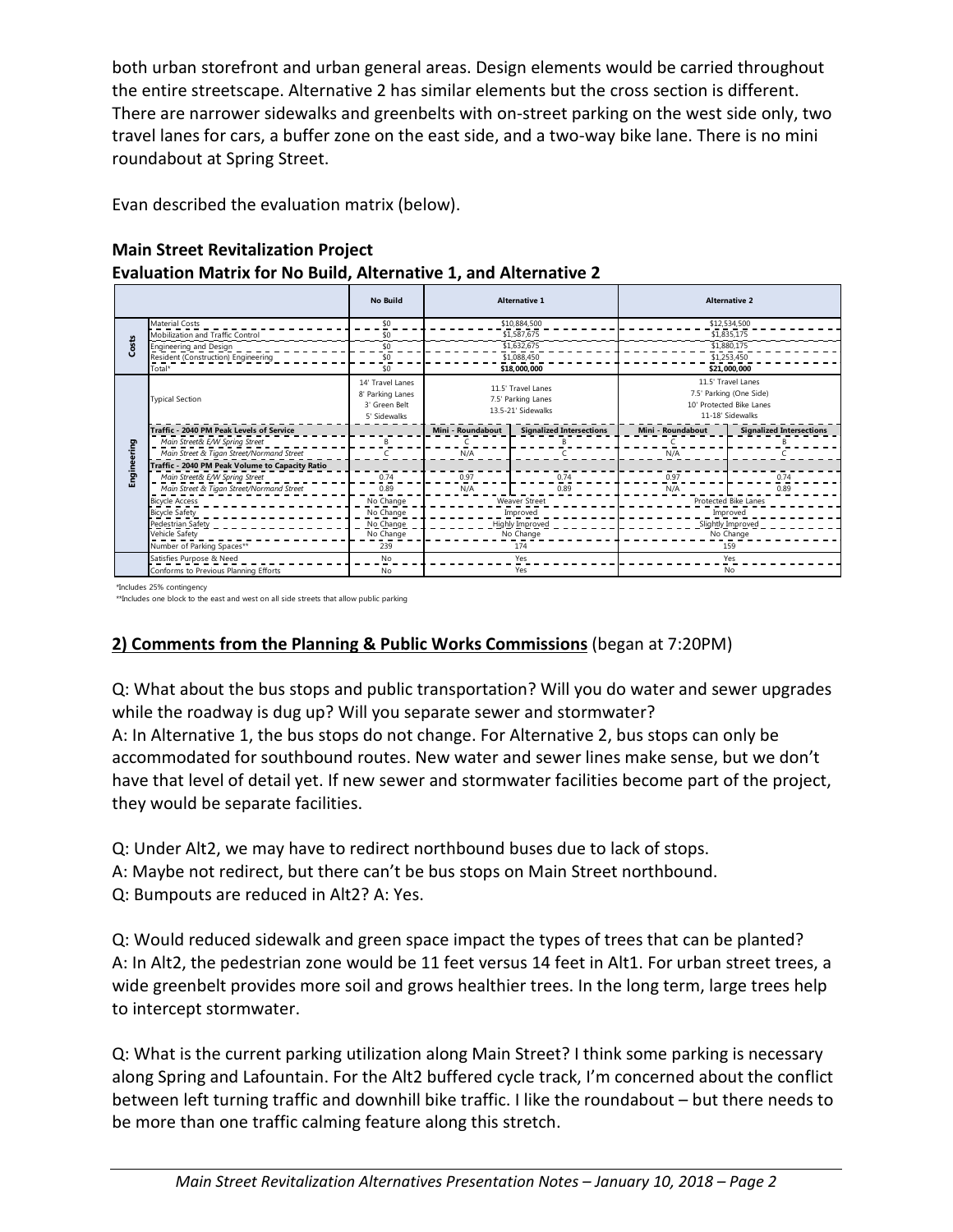A: We didn't look at an uphill bike lane with a shared lane downhill lane. It would be unconventional. The parking utilization studies show that parking is underutilized. From the City's point of view, the community voiced a preference for the two-way cycle track, so the consultants were directed to study the two-way only.

Q: The evaluation matrix for Alt2 show the mini roundabout with a score of C, but no roundabout is shown in the plans for Alt2.

A: For Alt2, the roundabout doesn't fit in the existing right-of-way. Since the City's goal is to keep the improvements within the right-of-way, this roundabout was not shown. However, if it were to be built, the analysis shows it would operate at a level of service C.

Q: Did you look at addressing the offsetting of the intersections, such as at Stevens/Lafountain? Is there a way to improve traffic crossing Main at those intersections?

A: The City's goal at this stage is to keep all the improvements within the existing right-of-way (ROW) and the City prefers to stay within the ROW whenever possible. Realigning intersections will require work outside of the existing ROW, so correcting the offsets were not addressed for the Conceptual Plans. However, this may be something that is explored during design.

# **3) Comments from the Public** (began at 7:35PM)

Q: Nate Burns: I'm an advocate for bicycling in the final plan. Do your cost estimates include improvements to Weaver? A: No.

Q: In the Alt1 southbound sharrow, state law allows bicyclists to ride in the travel lane and I will do that. Pay attention to loss of parking; there's not a huge difference in the parking spaces between Alt1 and Alt2 (from 175 to 150). If you improve Weaver, make it the best bicycling facility in Vermont; celebrate it with a protected bike lane.

Q: Mark McCormick: I'm concerned about trees. The trees on Riverside and Main in Burlington don't look good.

A: We've learned a lot in the last 10 years about keeping urban trees alive. Things like silva cells that increase the amount of soil available to the trees is crucial.

Q: I live on Maple Street – how many people walk along Main Street every day? Winooski is unique in that we have a walkable K-12 school and don't have much busing. We have an extremely narrow time for drop-offs. Lots of children walk down Main twice a day. I like that Alt1 prioritizes walking.

Q: Ralph Bernadine: I live at 170 Main - this impacts me directly. I watch children walk daily and an increase in pedestrian traffic is wise. However, there isn't enough room – they walk across my yard. Bike lanes – would like to see Weaver with a two-way cycle track but we also need parking and walking space.

Q: Nancy Keller: I'm a teacher at the middle school. Have you counted pedestrians? A: No.

Q: Jason VanDriesche (Local Motion): For the two-way cycle track on one side of street, I have safety concerns. You have people coming downhill going the opposite direction of traffic – motorists don't expect bikes to be coming downhill especially at that speed. The other side of the street makes more sense. It's worth considering a hybrid solution with a climbing bike lane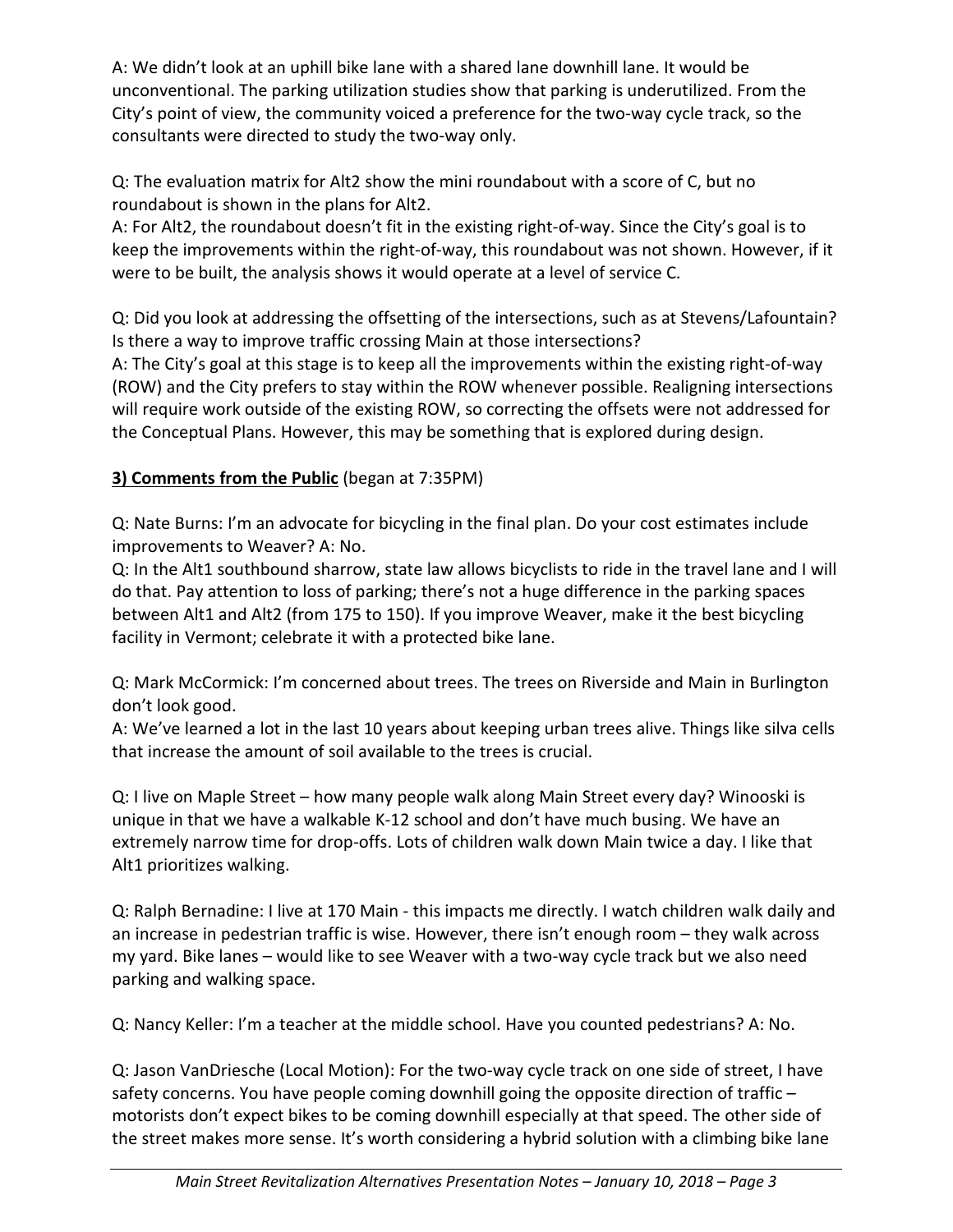and a downhill shared lane marking on Main. That would work for the confident on-street bike rider. Uphill is different because you're not going that fast. Then you need the Weaver Street bike lane for those who are not as confident with on-street biking. Maybe a variant on Alt1 for 7.5' of parking on climbing side would work for a bike lane and buffer. It's also important to look at end-to-end travel time as well as congestion, v/c ratio, etc. People want to know how long it will take to travel through. They want slow speeds with minimum delays. Roundabouts make sense and might reduce travel time.

Q: Jessica Bridge: I live on St. Peter Street. Can we study the volume of pedestrian traffic and the vehicle traffic patterns on Weaver? The goal has been to make this as all encompassing and safe as possible.

A: There may be counts for Weaver. How would we use pedestrian volumes? Jessica Bridges: It speaks to need for wider sidewalks and more room for pedestrians/bikes at least on one side of street.

Q: Muhammad: Alt2 will benefit whole area. This will be very good to start project like this.

Q: Joe Perron: How do the bumpouts impact snow removal?

A: It's difficult, but Public Works is prepared to address it.

Q: A lot of assumptions about parking are based on earlier studies. We have the Strand and the hotel coming – they will be more demand for on-street parking.

Q: I love this small city. Alt2 with a two-way bike lane on eastern side. Every bus goes south to north currently. It's difficult for people to cross Main Street and it's dangerous. Western side has less residential. I don't support having bus stops on just the western side.

Q: Robert Millar: I want to push back on no parking in urban storefront area – this area will develop more. We haven't talked much about accessibility for those who can't walk or bike. It's a big issue for our city; there are people who need to drive. Good comments about the bus – I think the bus needs more consideration and we need to work more closely GMT.

Q: Meg Burns: I'm an advocate for Alt2, but with the bike lanes on the western side of Main. I would be against a hybrid lane because I've almost been hit going down on the south side due to traffic crossing over and vehicles not seeing me.

Q: Nate Burns: Is there a law about bike lane widths? A: There are guidelines from VTrans; no less than 4 feet wide in each direction.

Q: Don't forget, if we had protected bike lanes the kids could bike to school. For Weaver Street, there aren't that many connections to Main. And those connections are tight for additional lanes.

Mike O'Brien asked how many of those present think it's a good idea to reconstruct Main Street. A show of hands included the vast majority of those present. Everyone likes the idea but the fine details need to be worked out.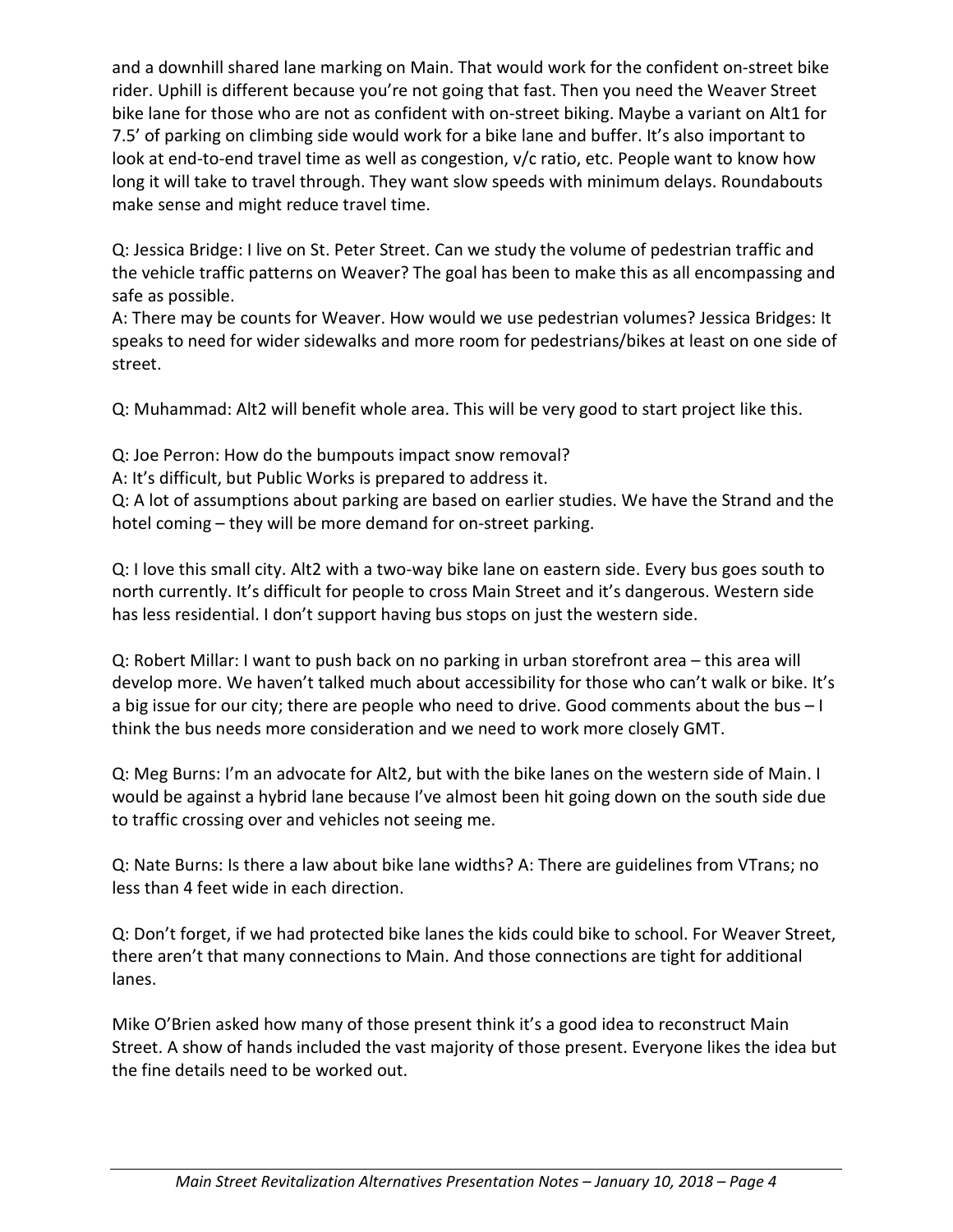# **4) Commissions' Recommendation**

#### **The Public Works Commissioners**

Alt1: Some support this alternative, but would like more flexibility for protected bike lanes and bus stops on both sides of the street. This alternative preserves pedestrian and green space. More refinements are needed for this alternative, especially for bike traffic. There were concerns about how to transition from the downhill cycle track to the correct side of the road.

Alt2: Support the cycle track; concern that Weaver doesn't have enough connectivity.

# **The Planning Commissioners**

Alt1 serves three of four forms of transportation. It's safer for pedestrians, has bus stops, and offers parking. However, cyclists are not well served. There needs to be a more definitive plan for Weaver bike lanes including connections to Main Street. There is a need to accommodate cyclists but they can be better accommodated on Weaver. This also allows cyclists to avoid the circulator. We can't eliminate on-street parking and delivery space where storefronts are encouraged by the land use regulations.

Alt2 provides dedicated protected bike lanes on Main. We need more connections between Weaver and Main. We're only losing 15 additional parking spaces under Alt2 compared to Alt1. We need to be an innovative city that accommodates alternative forms of transportation. Concern was expressed about the bike lane being too separated from the roadway – a bike lane behind the parking is dangerous because turning motorists won't expect cyclists in their path. There are residents who rely on buses; we need stops on both sides of the street. Alt1 is still friendly to cyclists because it is a slower road – bikes are treated as co-owners of the road in Alt1. It's a more integrated approach to all modes of transportation.

Paul Dreher does not want to have different cross sections on each side of the street because it creates winners and losers. We can find other ways to slow traffic rather than having a chicane type lane configuration.

### **Public Works Commission Recommendation to Planning Commission**

The DPW Commission supports Alt1 with an additional emphasis on workable alternatives for cyclists on both Main and Weaver and Streets as well as stronger connectivity between the two streets.

### **Planning Commission Recommendation to the City Council**

Pallas Ziporyn made a motion, duly seconded by Ryan Smith, to recommend to the Winooski City Council that the City pursue the Main Street Revitalization Project Alternative 1 with the understanding that cyclists need to be accommodated on Weaver Street as well as on Main Street. In addition, stronger bicycle connectivity between Weaver and Main Streets must be explored. The motion passed unanimously.

The meeting was adjourned at 8:45PM.